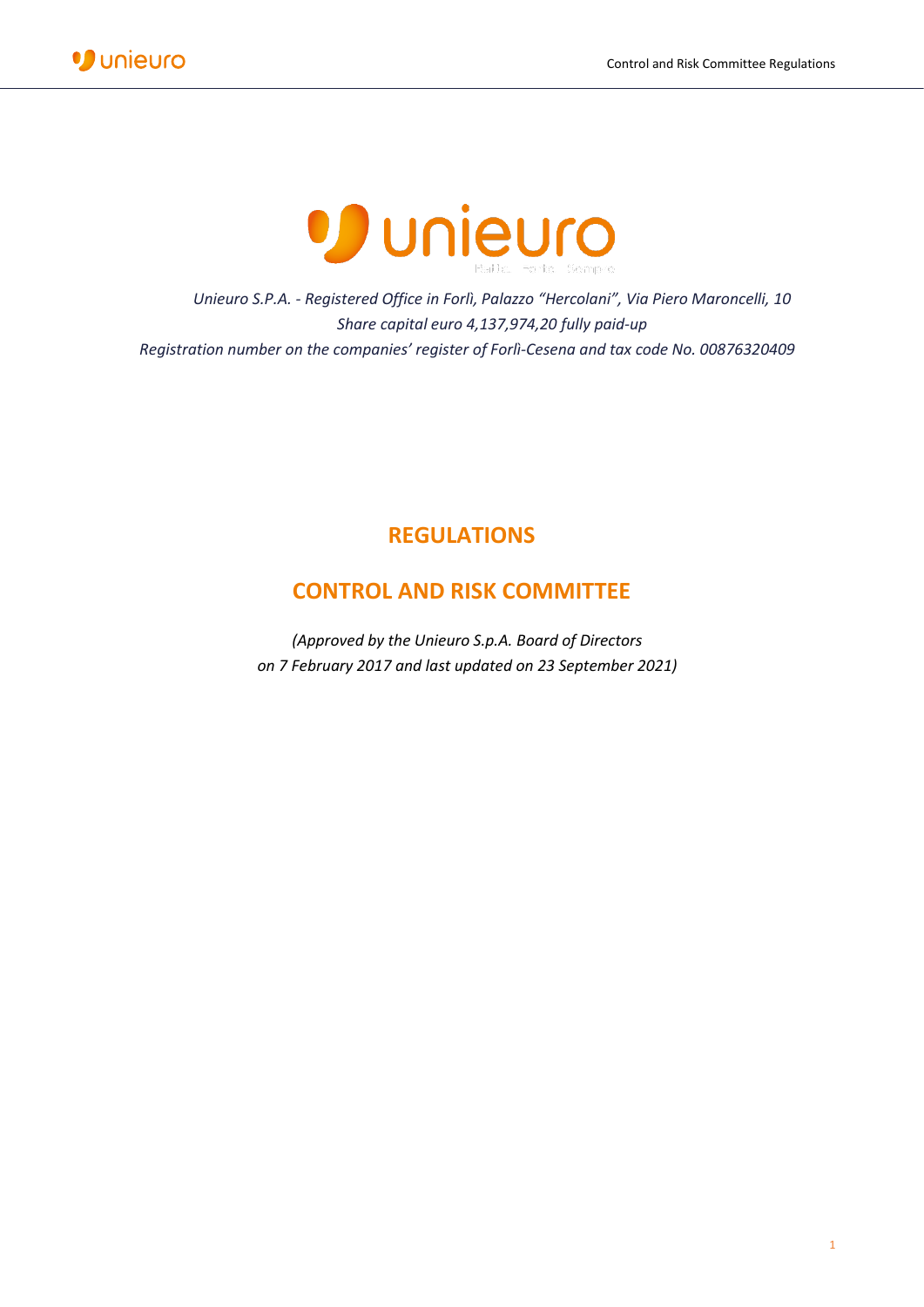# $1.$ **Purpose and scope of application**

- 1.1. Pursuant to art. 20.6 of the Articles of Association of Unieuro S.p.A. ("**Unieuro**" or "**Company**") a committee has been set up within the Board of Directors to assist said Board of Directors in assessments and decisions on the topic of internal systems for risk management and the approval of periodic reports of both a financial and non-financial nature, entitled the Control and Risk Committee ("**Committee**") in line with the recommendations of the Corporate Governance Committee under the Corporate Governance Code governing listed companies promoted by Borsa Italiana S.p.A. ("**Corporate Governance Code**"), to which Unieuro adheres.
- 1.2. These regulations ("**Regulations**") drawn up by the Committee and approved by the Board of Directors of the Company on 7 February 2017 as subsequently amended on 23 September 2021, govern the composition, appointment and manner of operation of the Committee as well as its duties, powers, responsibilities and the means at its disposal.

# $2.$ **Composition and appointment**

- 2.1. The Committee shall be made up of at least three Directors, all of whom shall be non-executive, and the majority of whom shall satisfy the independence requisites in accordance with the legal and regulatory provisions in force as well as the Corporate Governance Code.
- 2.2. The Committee Chairman shall be selected from among the independent Directors. The Chairman of the Board of Directors cannot chair the Committee even if he/she is deemed independent.
- 2.3. The members of the Committee shall be such as to ensure that said Committee has an adequate overall competency in the sector in which the Company is operative, which is appropriate in pragmatic terms to evaluate the sector-related risks. Committee members must have practical skills in relation to the duties they are called upon to perform. At least one member of the Committee shall possess adequate knowledge and experience in financial and accounting matters or in risk management. The Board of Directors shall ascertain possession of such requisites at the time of his/her appointment in accordance with the Corporate Governance Code.
- 2.4. The Board of Directors shall appoint and remove Committee members including the Chairman thereof.
- 2.5. Directors may accept the office of Committee member only when they believe that they are able to dedicate the necessary time to ensure the diligent performance of the duties pertaining to the office.
- 2.6. Committee members shall remain on the Committee for a term commensurate to their entire term of office as a director, unless otherwise determined by the Board of Directors at the time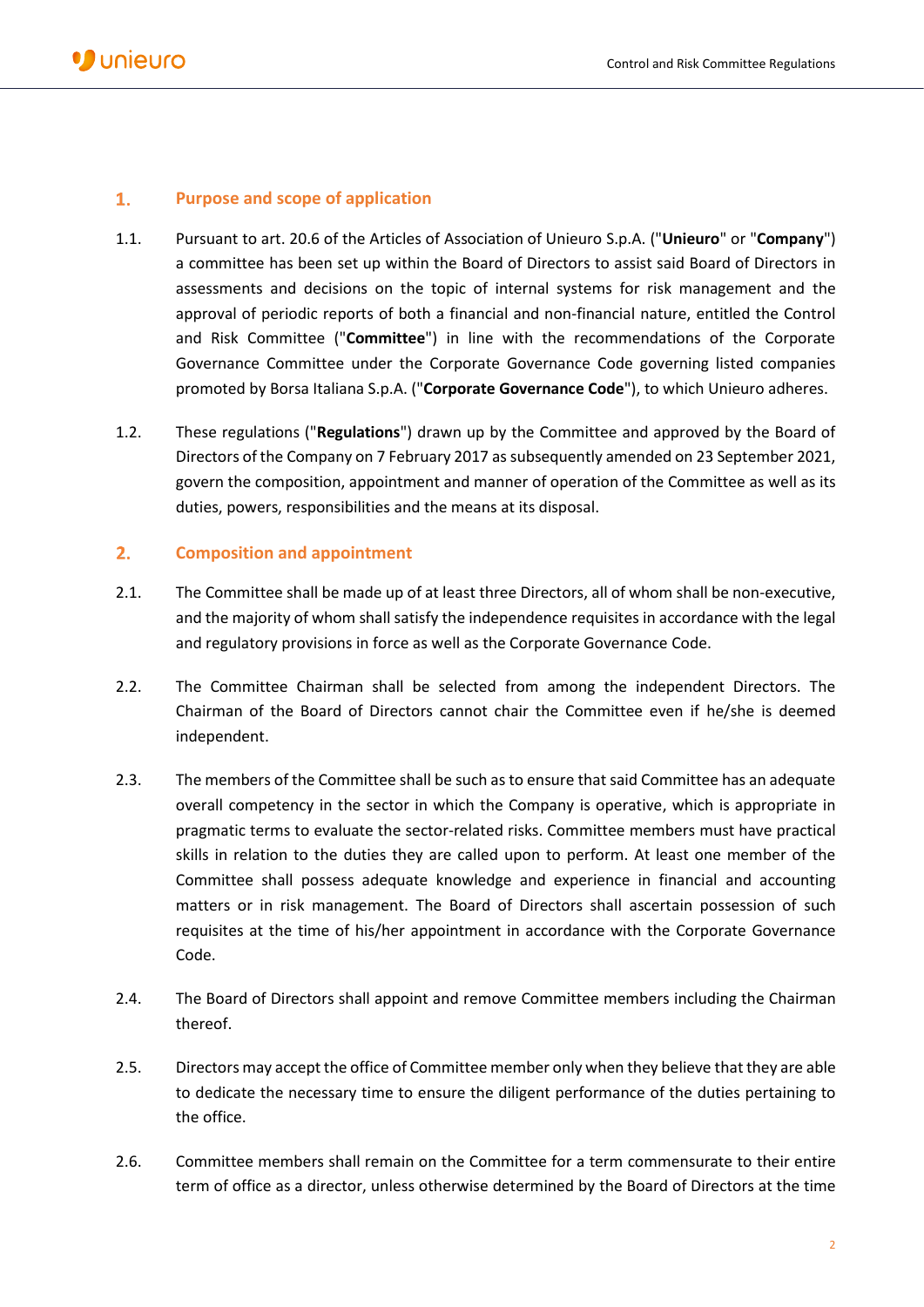of appointment or any time thereafter, save for in the event of resignation from office or loss of any of the necessary requisites. In the event a member vacates his/her office on the Board of Directors prior to the envisaged term for any reason, then he/she shall automatically and immediately relinquish the office of Committee member.

- 2.7. In case of removal from or relinquishment of office, loss of requisites, death or incapacity of any of Committee member, the outgoing member or the Chairman shall promptly notify the Board of Directors which shall without delay and at its very next sitting replace the outgoing member, selecting his/her replacement from among those Directors in office at that time provided that the replacement satisfies the requirements referred to in the previous paragraphs and in compliance with the provisions set forth in the previous paragraphs. The office of the replacement Committee member shall expire at the same time as that of the members already in office at the time of the replacement's appointment.
- 2.8. The Secretary shall be appointed by the Committee and may be a person chosen from outside the Committee. The Secretary shall assist the Committee and its Chairman in drafting meeting minutes and in carrying out the related activities. In the event of his/her absence or should he/she be unable to undertake the relative duties, then the Committee shall, on a case-by-case basis, select another person, who may be a person chosen from outside the Committee, to carry out the Secretary's duties.

#### $3.$ **Duties**

- 3.1. Within the remit of the Committee's duties are: Preliminary, consultative and propositional functions in support of the Board of Directors.
- 3.2. More specifically, the Committee shall assist the Board of Directors:
	- a) in the determination of guidelines for the internal control and risk management system that are coherent with Company strategies;
	- b) in its assessment, to be undertaken at least annually, on the adequacy of the internal control and risk management systems having regard to the characteristics of the Company and the profile of risk assumed as well as the effectiveness of such systems;
	- c) in the appointment and removal of the head of the Internal Audit function, as well as in the determination of his/her remuneration in line with company policies, ensuring that he/she shall be provided with adequate resources to perform his/her duties. Should the Board of Directors decide to entrust the Internal Audit function, whether in its entirety or an operational segment thereof, to a person outside of the Company, the Committee shall support the Board of Directors in establishing that such external person satisfies the appropriate requisites of professionalism, independence and organisation mindful that the Board of Directors is required to provide adequate reasons for its selection of such person in the corporate governance report;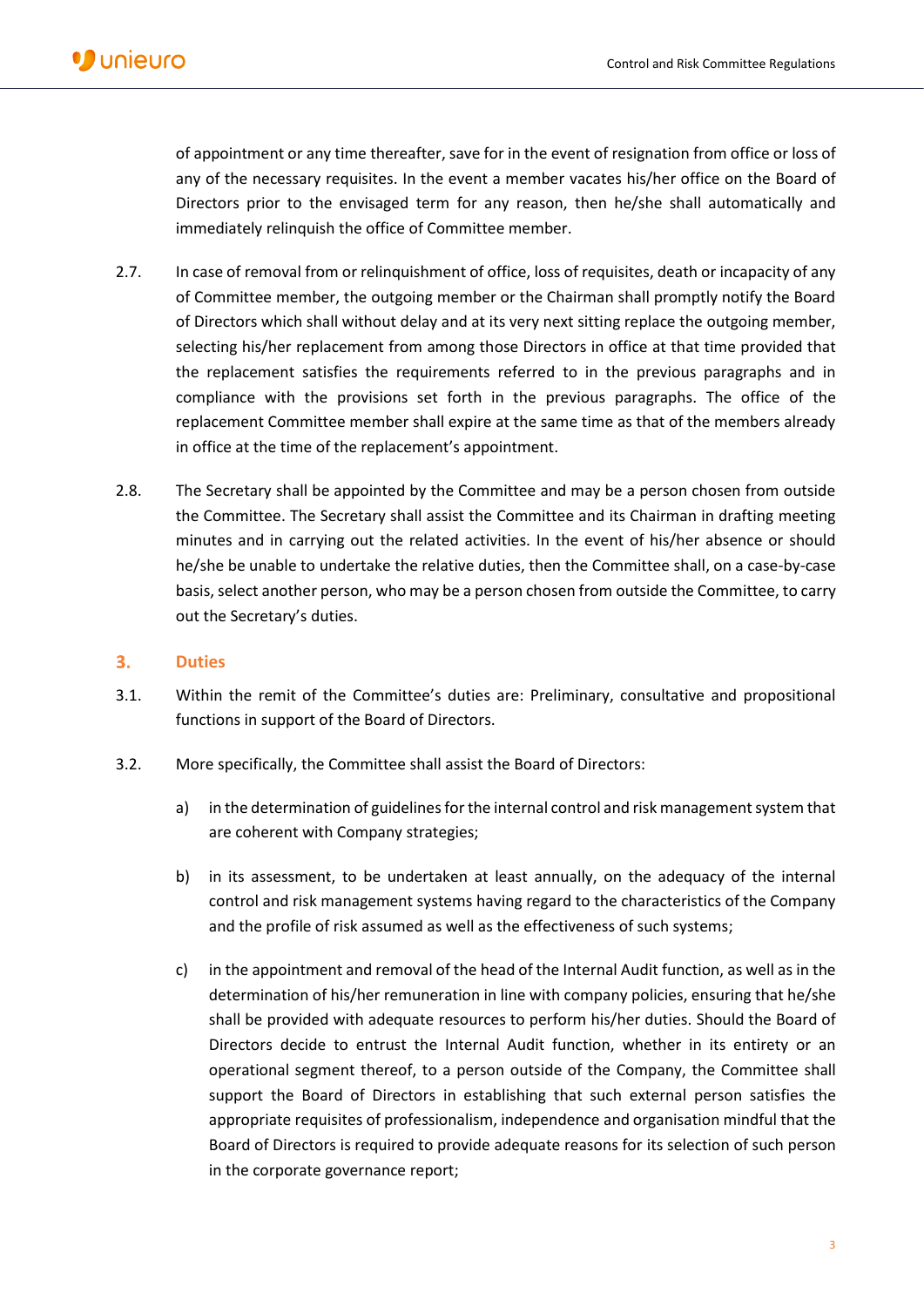- d) in the approval, to be undertaken at least annually, of the work plan prepared by the head of the Internal Audit function, following prior consultation with the Board of Statutory Auditors and the Chief Executive Officer;
- e) in the assessment as to whether it is appropriate to adopt measures to ensure the impartiality of judgement and effectiveness of other corporate functions involved in corporate control activity (by way of example the legal function and the risk management and compliance functions (if any)), ensuring that such functions are of an adequate professional level and have access to sufficient resources;
- f) in the allocation of the supervisory duties provided for under art. 6 paragraph 1 lett. b) of Legislative Decree 231/2001 to the Board of Statutory Auditors or to a board specifically established for that purpose. In the event the Board of Statutory Auditors is not the body allocated such supervisory duties, then the Committee shall support the Board of Directors in evaluating whether it is opportune to appoint onto the supervisory board established to perform such duties at least one non-executive director and/or a member of the Board of Statutory Auditors and/or a person holding a legal or control office within the company, so as to ensure that activity between the various parties involved in the internal control and risk management system is duly coordinated;
- g) in the evaluation, following prior consultation with the Board of Statutory Auditors, of the results presented by the external auditor in any letter of recommendations and in the additional report addressed to the Board of Statutory Auditors;
- h) in drawing up for the corporate governance report, the description of the main characteristics of the internal control and risk management system and of how coordination between the parties involved in it is undertaken, indicating the reference models and national and international best practices and an overall assessment of the adequacy of the system itself.
- 3.3. Furthermore, in assisting the Board of Directors the Committee shall:
	- a) assess whether the accounting principles are being applied correctly and consistently for the purposes of preparing the consolidated financial statements, having consulted with the officer in charge of preparing the corporate accounts, the external auditor and the Board of Statutory Auditors;
	- b) evaluate the suitability of the periodic financial and non-financial information to correctly depict the Company business model, strategies, impact of its activities and the level of performance achieved, such evaluation in coordination with the Remuneration and Appointments Committee;
	- c) examine, also in collaboration with the Sustainability Committee, the content of periodic non-financial information that is relevant to the internal control and risk management system;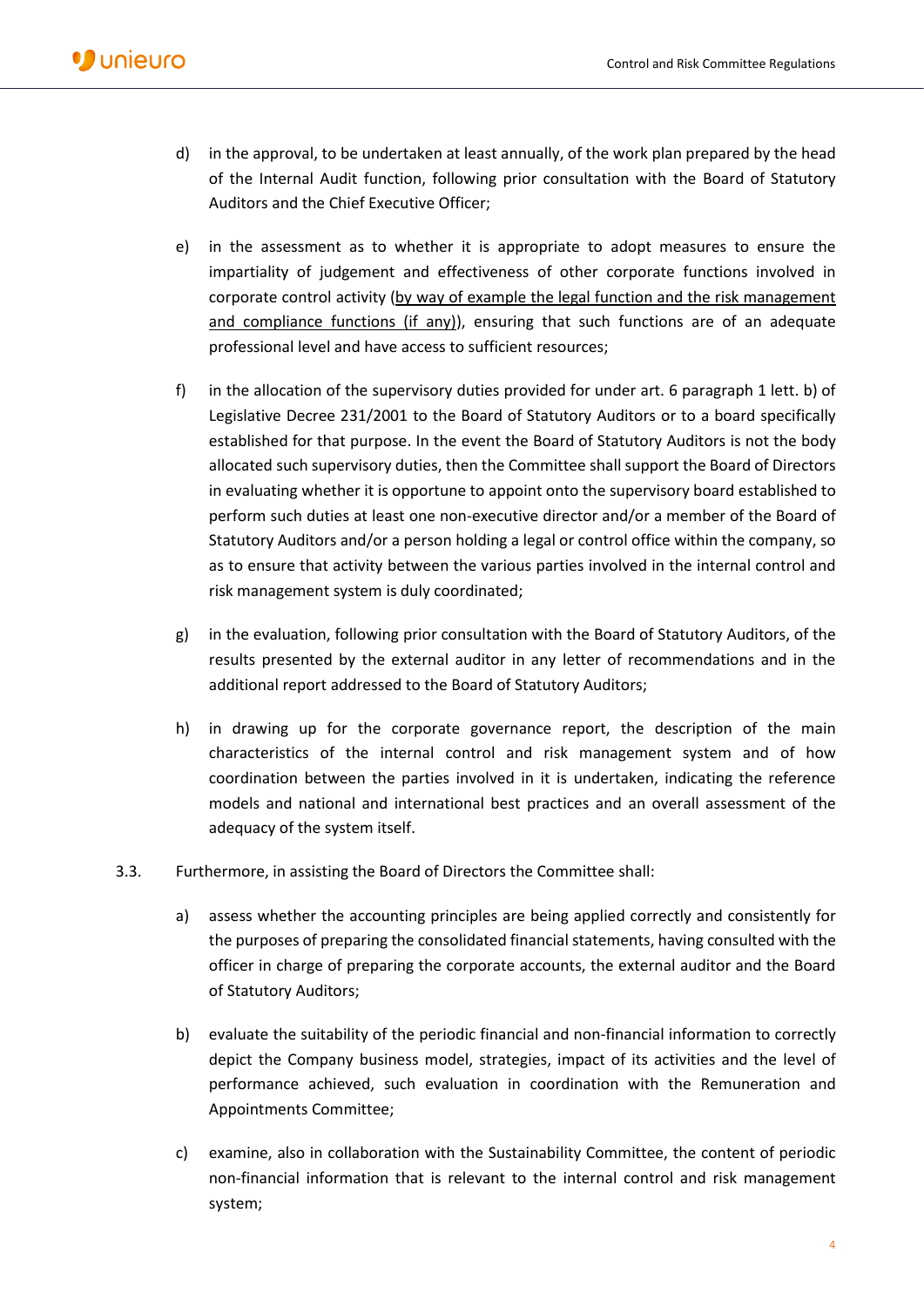- d) give opinions on specific aspects concerning identification of the main business risks and support the assessments and decisions of the Board of Directors on the management of risks deriving from prejudicial issues of which said Board has been made aware;
- e) examine the periodic reports and reports deemed of particular importance as prepared by the Internal Audit function;
- f) monitor the autonomy, adequacy, effectiveness and efficiency of the Internal Audit function;
- g) may entrust checks on specific operating areas to the Internal Audit function at the same time notifying the Chairman of the Board of Statutory Auditors;
- h) report to the Board of Directors, at minimum at the time of approval of the annual and halfyearly financial reports, on activity carried out and on the adequacy of the internal control and risk management system.
- 3.4. The Committee is entitled to promptly receive from the Chief Executive Officer all information that comes to this latter's attention, on problems and criticalities that have arisen in the performance of Company business or of which he/she is aware, to enable the Committee to take appropriate measures.
- 3.5. The Committee and the Board of Statutory Auditors shall promptly exchange relevant information as required to perform their respective duties.
- 3.6. At least once a year, the Control and Risk Committee shall take part in the plenary session of all the Company supervisory bodies.

# 4. **Operations**

4.1. The Committee shall sit as often as is deemed necessary to fulfil its duties which sittings shall as a general rule be on the dates set forth in the annual diary of meetings prepared and approved by said Committee and at least on a quarterly basis. Meetings shall take place at the registered office or at any of the secondary offices of the Company (in all cases in compliance with the provisions of paragraph 4.4 below) and, in any case with a frequency as the Chairman of the Committee deems appropriate or upon request of the Chairman of the Board of Directors, the Chief Executive Officer, the Chairman of the Board of Statutory Auditors, the Chairman of the Supervisory Board or at least two members thereof, where the specific topic up for discussion is deemed within the remit of Committee responsibility. The diary of Committee meetings and any variations thereto shall be submitted in advance to the secretary of the Board of Directors to ensure coordination with meetings of said Board and the other committees. Meetings shall be called by the Chairman of the Committee to discuss any agenda business prepared by him/her with the assistance of the Secretary of the Committee or whenever requested by at least two Committee members where the specific topic up for discussion is deemed within the remit of Committee responsibility.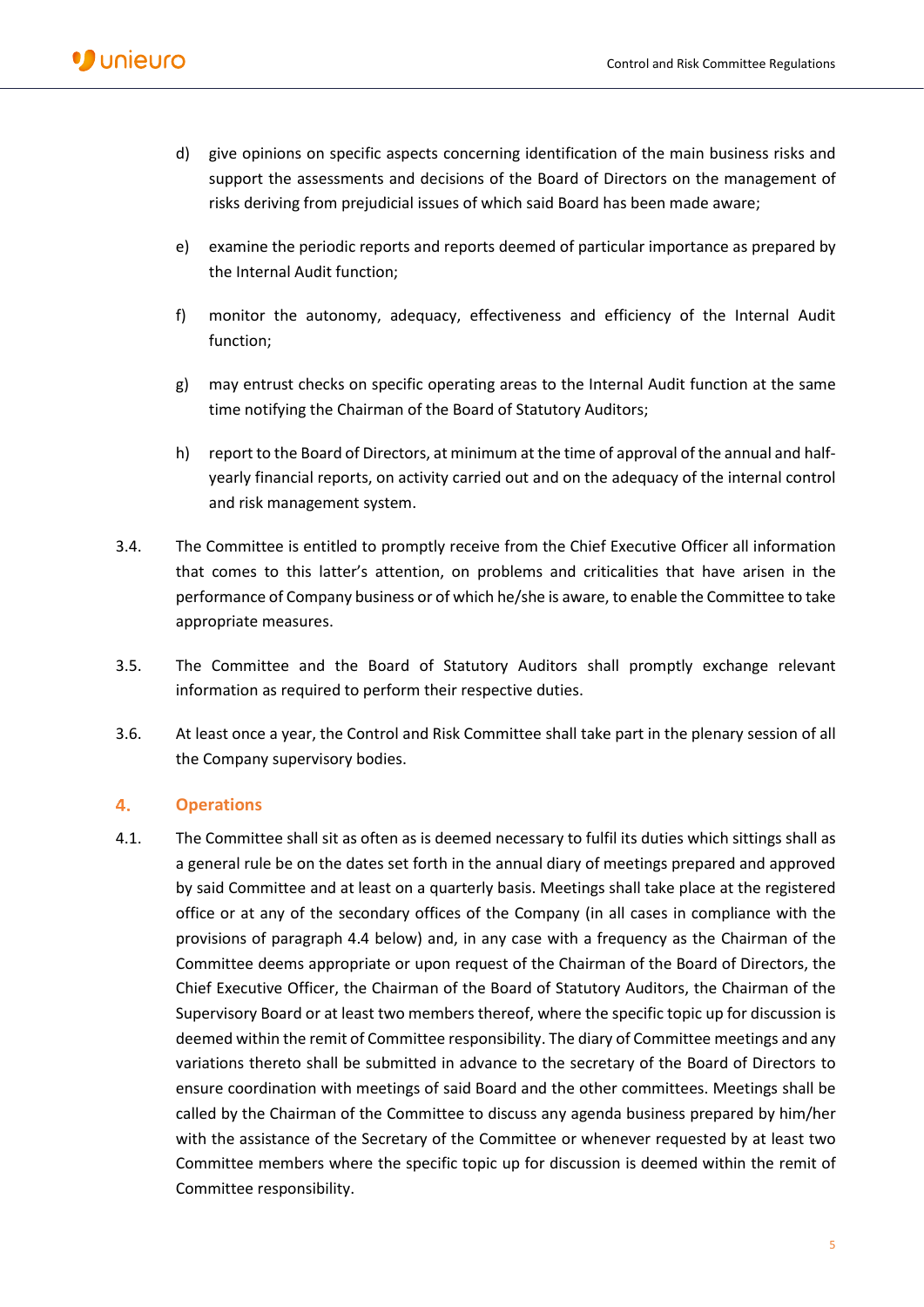- 4.2. The notice of call, which shall contain the day, time and place of the meeting and the list of matters for discussion, shall be sent to Committee members by the Secretary on the recommendation of the Chairman, as a general rule at least five days prior to the date set for the meeting, in such manner that ensures confidentiality and timeliness of the notice and enables due receipt of the notice to be confirmed. On the occurrence of any necessity or urgency, the notice period may be shorter provided that a minimum notice period of 24 hours is given prior to the date set for the meeting. In any event, the Committee shall be deemed validly called notwithstanding there has not been a formal notice of call, if all the members or the majority thereof are in attendance, on condition that the absent members have been informed of the meeting and at least one member of the Board of Statutory Auditors is in attendance. The Secretary shall send the notice of call to the Chairman of the Board of Statutory Auditors on behalf of the Committee Chairman who may invite the Chairman of the Board of Directors, the Chief Executive Officer, the Secretary of the Board of Directors, other standing members of the Board of Statutory Auditors and the head of the Internal Audit function and any other person/s he/she deems opportune, to take part in the meeting. The Secretary shall send the notice of call to all persons invited by the Committee Chairman.
- 4.3. The meetings of the Committee shall be presided over by the Chairman or in the event he/she is unable to or prevented from attending, then by a member of the Committee who shall be selected from those in attendance.
- 4.4. The Committee may meet:
	- (i) at the location indicated in the notice of call;
	- (ii) by videoconference sitting at the offices of the Company or at any other location indicated in the notice of call;
	- or, subject to the authorisation on the part of the Chairman of the Committee:
	- (iii) by means of a videoconferencing system made available by the Company which ensures the same level of security as a video conference held at the offices of Unieuro;
	- (iv) by audio conference, usually limited to extraordinary meetings that have not been scheduled in the annual diary.

Attendance by the means under sub-paragraphs (ii), (iii) and (iv) must take into account the need to deal with the items on the agenda in a confidential manner and must ensure that all attendees can be identified and are able to follow the discussions and intervene in real time in the discussions of the business on the table. The meeting shall be deemed held at the place at which the Chairman of the Committee is located.

The above-mentioned means of attendance, as alternatives to a face-to-face meeting, shall in any case be adopted where deemed necessary to ensure compliance with any provisions of the law that limit face-to-face meetings.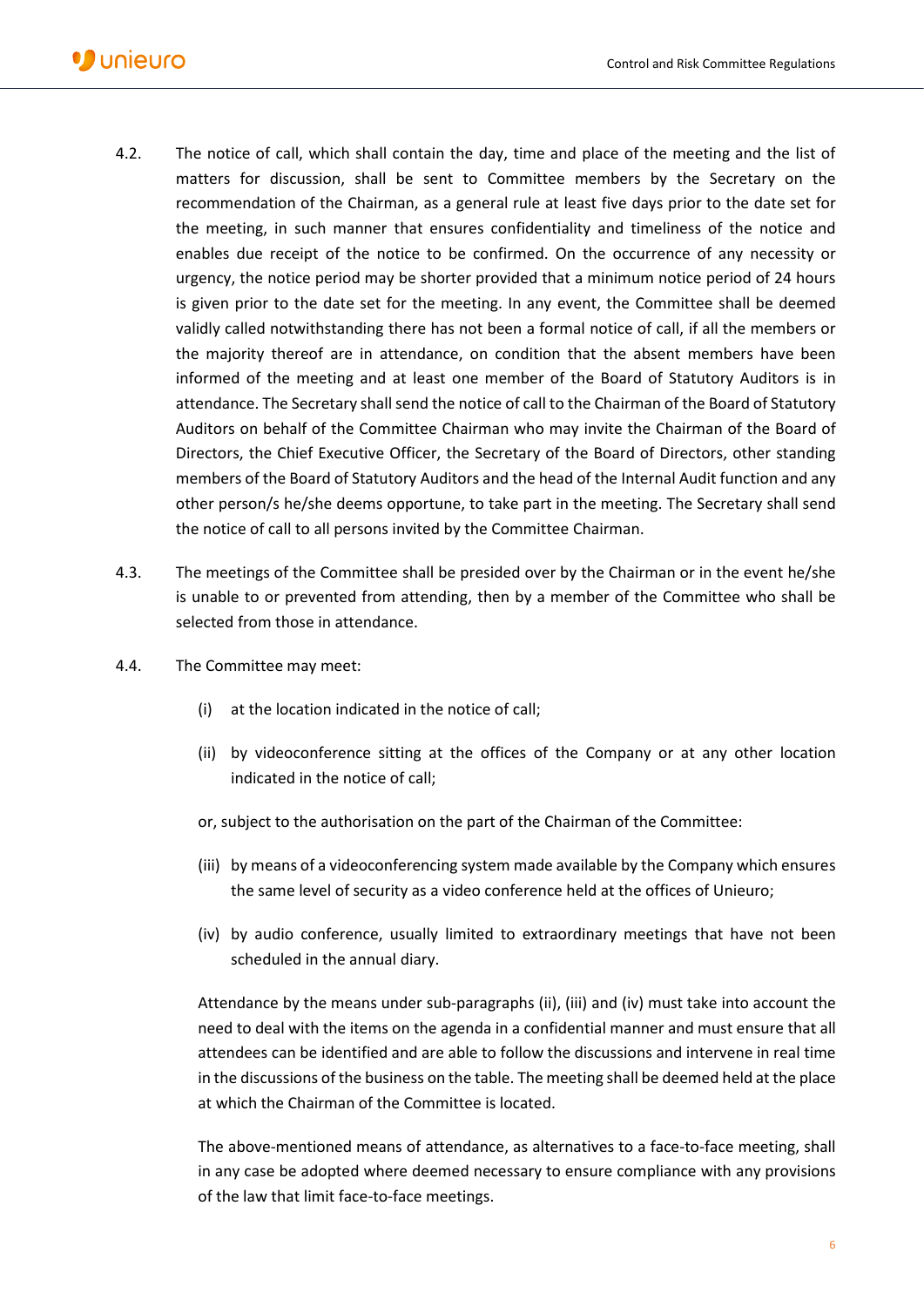In the event that any urgency prevents the holding of any Committee meeting attendance via audio or videoconference, the Chairman of the Committee may ask the Committee members, also informing all the other recipients of the notice of call, to provide its opinion on a specific subject by email. The Chairman shall inform the Committee members and any other recipients of the notice of call of the outcome of the consultation in relation to which a special report shall be drawn up.

- 4.5. Any documentation relating to items on the agenda shall be provided to the members by the Secretary as a general rule at the same time as the notice of call and in any case no later than the third day prior to the date of the meeting, save for in exceptional circumstances. Said documentation shall be provided in a manner that ensures it is kept confidential.
- 4.6. The Committee shall be deemed quorate if the majority of the members in office are in attendance and shall take decisions on an absolute majority vote of those in attendance. In the event of a deadlock the Chairman shall have the deciding vote.
- 4.7. The Chairman of the Board of Statutory Auditors or another member as he/she may designate shall take part in Committee meetings. The Chairman of the Committee may, from time to time, invite to meetings other members of the Board of Directors and the Board of Statutory Auditors, the external auditors, the managers of corporate functions of the Company and of any controlled companies or other persons whose presence is deemed appropriate to optimise the performance of the functions of the Control and Risk Committee. Each such person shall attend the meeting without any voting rights and on condition that he/she does not have a personal interest in relation to the items of business to be discussed.
- 4.8. Each Committee member must abstain from voting in the event that he/she has any conflict of interest with respect to the items on the agenda. In the event of non-compliance with this obligation, the resolution shall be deemed null and void should the vote of the member obliged to abstain be decisive in the obtaining of the requisite majority.
- 4.9. Meeting minutes shall be undertaken by the Chairman or in his/her absence, then by whoever sits in for him/her – with the support of the Secretary (or his/her proxy holder). Should there be specific and justified grounds, then the Chairman of the Committee may request that the minutes be undertaken by a Committee member, by the Secretary of the Board of Directors or by any person under his/her responsibility. The draft minutes shall be submitted to the Chairman of the Committee and to other Committee members for any observations thereon and shall, as a general rule, be put forward for approval at the next meeting of the Committee. Said minutes shall be recorded on the corporate books and maintained by the Committee Secretary at the Company's registered office, together with any other minutes kept in chronological order. The minutes shall be signed by the Chairman of the meeting and by the Secretary or, in his/her place, by any substitute who performed the functions of Secretary and shall be made available to the members of the Board of Directors and the Board of Statutory Auditors, the Secretary of the Board of Directors as well as to other statutory auditors upon request.